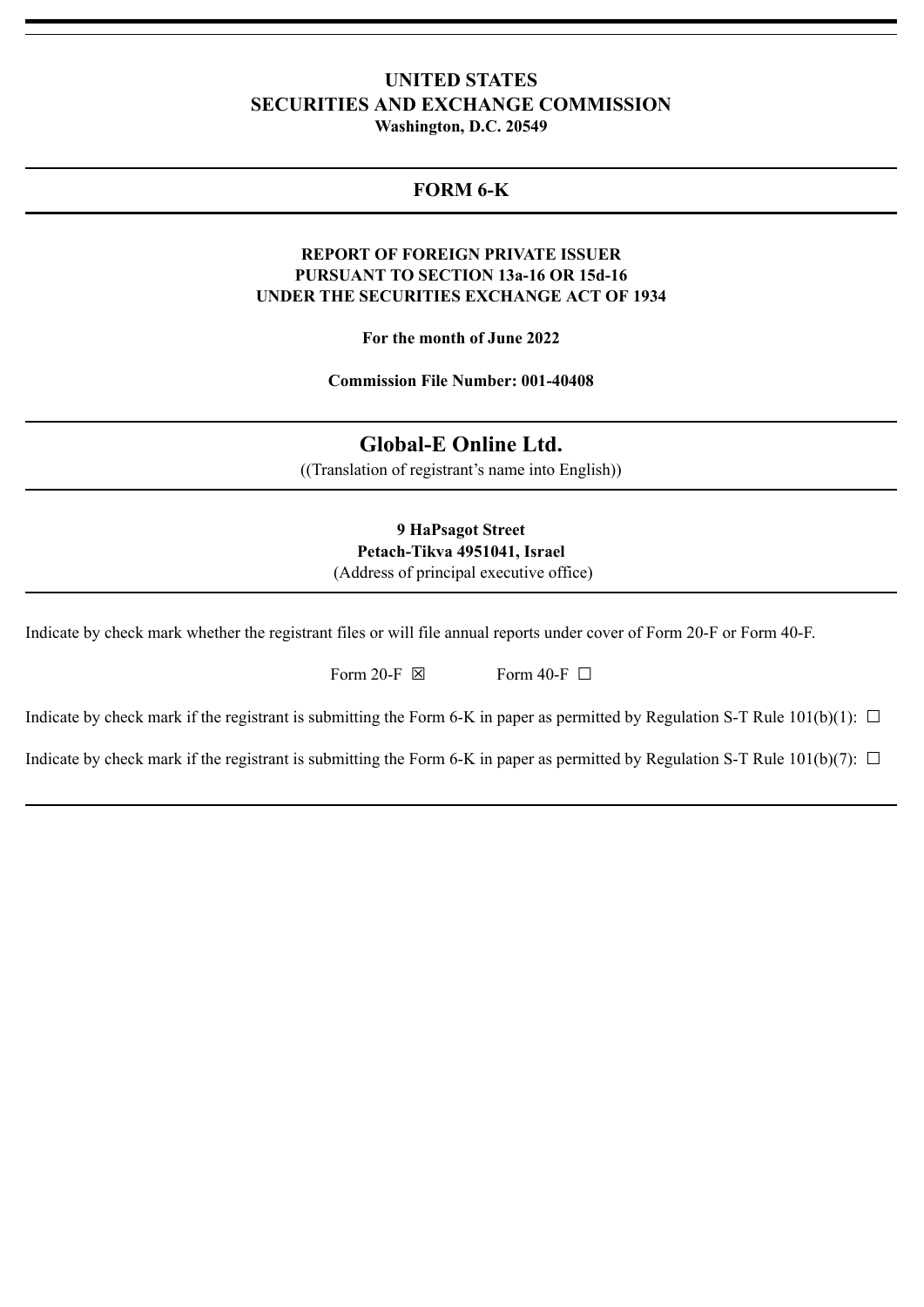On June 21, 2022, Global-E Online Ltd. (the "*Company*") held an Annual General Meeting of Shareholders (the "*Meeting*"), at the Company's headquarters at 9 HaPsagot, Petah-Tikva, 4951041, Israel.

At the Meeting, the Company's shareholders voted upon and approved, by the applicable required majority, each of the proposals that were described in the Company's notice and proxy statement related to the Meeting, which was attached as Exhibit 99.1 to the Form 6-K furnished to the U.S. Securities and Exchange Commission on May 17, 2022.

This Form 6-K is hereby incorporated by reference into the Company's registration statements on Form S-8 (Registration Nos. 333-256403 and 333-264156).